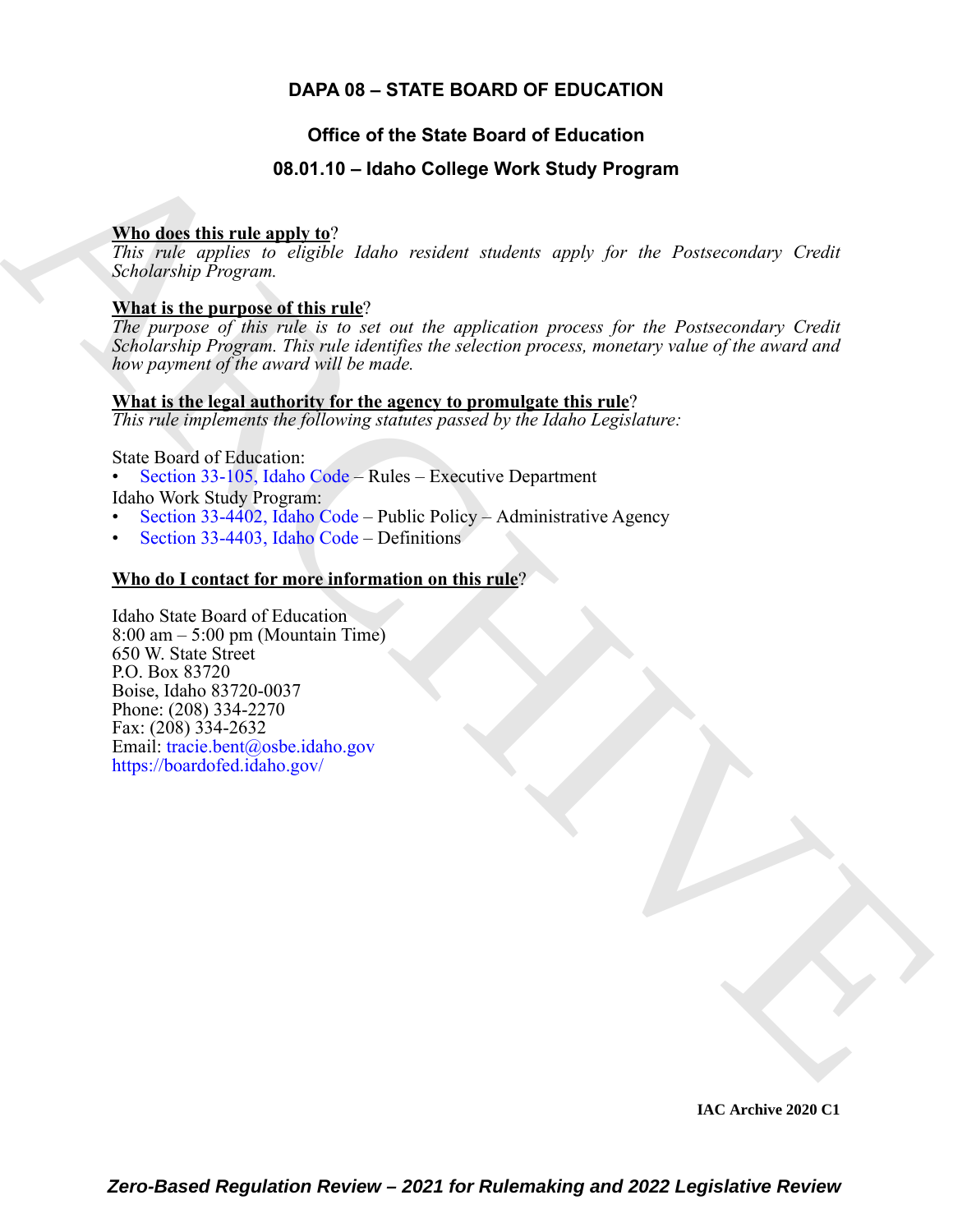# **Table of Contents**

# **DAPA 08 - STATE BOARD OF EDUCATION**

# 08.01.10 - Idaho College Work Study Program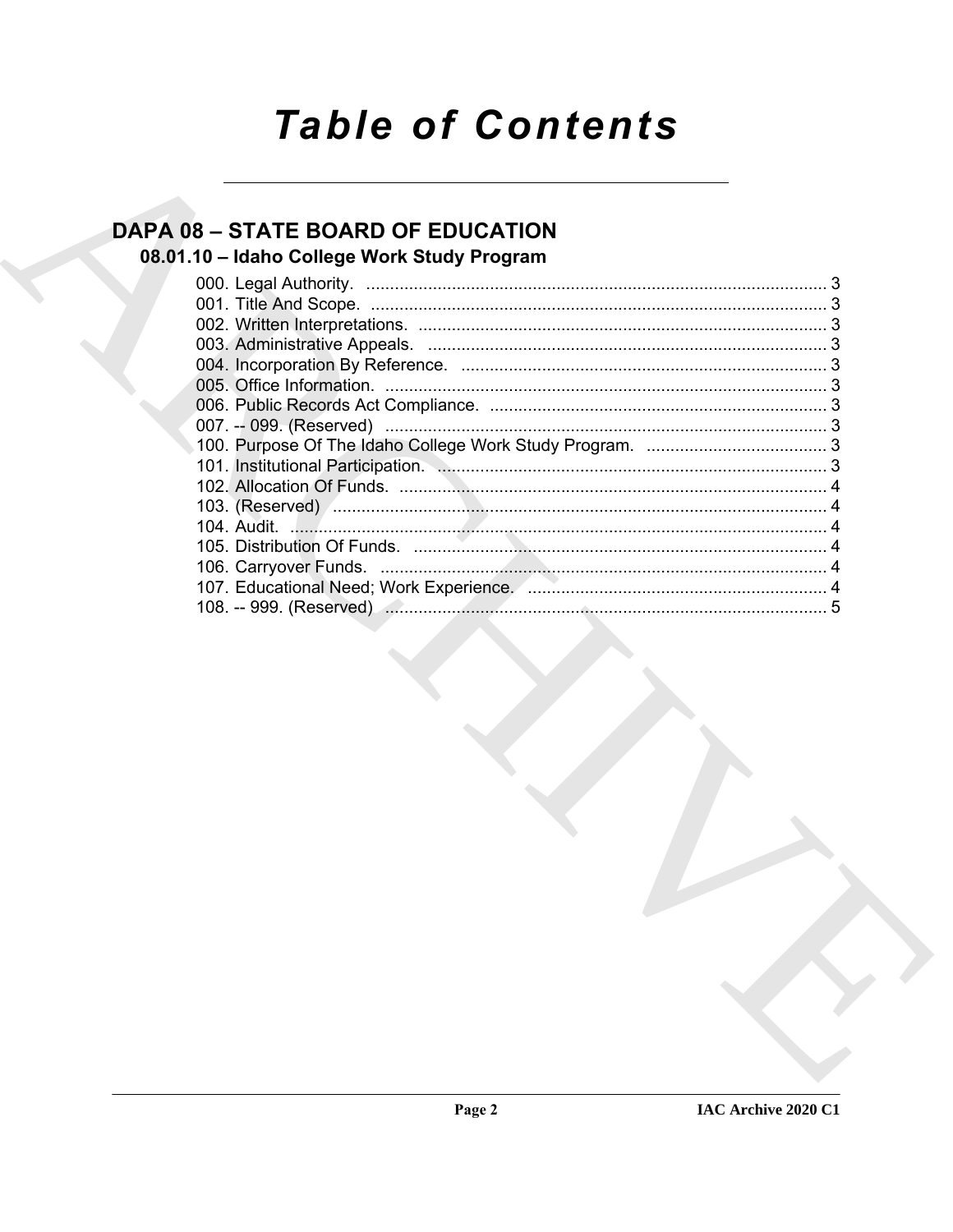#### **08.01.10 – IDAHO COLLEGE WORK STUDY PROGRAM**

#### <span id="page-2-17"></span><span id="page-2-1"></span><span id="page-2-0"></span>**000. LEGAL AUTHORITY.**

#### <span id="page-2-21"></span><span id="page-2-2"></span>**001. TITLE AND SCOPE.**

#### <span id="page-2-22"></span><span id="page-2-3"></span>**002. WRITTEN INTERPRETATIONS.**

#### <span id="page-2-11"></span><span id="page-2-4"></span>**003. ADMINISTRATIVE APPEALS.**

#### <span id="page-2-12"></span><span id="page-2-5"></span>**004. INCORPORATION BY REFERENCE.**

#### <span id="page-2-18"></span><span id="page-2-6"></span>**005. OFFICE INFORMATION.**

|  |               |                            | The following rules are made under authority of Sections 33-105, 33-107, and 33-4402, Idaho Code, to implement the<br>provisions of Chapter 44, Title 33, Idaho Code.                                                                                                                                                                                                                                                                                           | $(4-4-13)$ |
|--|---------------|----------------------------|-----------------------------------------------------------------------------------------------------------------------------------------------------------------------------------------------------------------------------------------------------------------------------------------------------------------------------------------------------------------------------------------------------------------------------------------------------------------|------------|
|  | 001.          |                            | TITLE AND SCOPE.                                                                                                                                                                                                                                                                                                                                                                                                                                                |            |
|  |               | 01.                        | Title. This rule is titled IDAPA 08.01.10, "Idaho College Work Study Program."                                                                                                                                                                                                                                                                                                                                                                                  | $(4-4-13)$ |
|  |               | 02.                        | Scope. This rule establishes the administrative procedures necessary to implement a student<br>financial and educational aid program as called for by Chapter 44, Title 33, Idaho Code.                                                                                                                                                                                                                                                                         | $(4-4-13)$ |
|  | 002.          |                            | <b>WRITTEN INTERPRETATIONS.</b><br>There are no written interpretations of this rule.                                                                                                                                                                                                                                                                                                                                                                           | $(4-4-13)$ |
|  | 003.          |                            | <b>ADMINISTRATIVE APPEALS.</b><br>Unless otherwise provided for in the Rules of the State Board of Education or in the State Board of Education<br>Governing Policies and Procedures, all administrative hearings and appeals allowed by law are governed according to<br>the provisions of the Idaho Administrative Procedure Act, Chapter 52, Title 67, Idaho Code, and IDAPA 04.11.01,<br>"Idaho Rules of Administrative Procedure of the Attorney General." | $(4-4-13)$ |
|  | 004.          |                            | <b>INCORPORATION BY REFERENCE.</b><br>There are no documents incorporated by reference.                                                                                                                                                                                                                                                                                                                                                                         | $(4-4-13)$ |
|  | 005.          |                            | <b>OFFICE INFORMATION.</b>                                                                                                                                                                                                                                                                                                                                                                                                                                      |            |
|  |               | 01.<br>and legal holidays. | <b>Office Hours</b> . The offices of the Board are open from 8 a.m. to 5 p.m., except Saturday, Sunday                                                                                                                                                                                                                                                                                                                                                          | $(4-4-13)$ |
|  |               | 02.                        | Mailing Address. The mailing address of the Board is P.O. Box 83720, Boise, Idaho 83720-0037.                                                                                                                                                                                                                                                                                                                                                                   | $(4-4-13)$ |
|  |               | 03.                        | Street Address. The offices of the Board are located at 650 W. State Street, Boise, Idaho. (4-4-13)                                                                                                                                                                                                                                                                                                                                                             |            |
|  |               | 04.                        | Telephone. The telephone number of the Board is (208) 334-2270.                                                                                                                                                                                                                                                                                                                                                                                                 | $(4-4-13)$ |
|  |               | 05.                        | <b>Facsimile.</b> The facsimile number of the Board is (208) 334-2632.                                                                                                                                                                                                                                                                                                                                                                                          | $(4-4-13)$ |
|  |               | 06.                        | Web Address. The electronic address of the Board of Education is https://boardofed.idaho.gov.                                                                                                                                                                                                                                                                                                                                                                   | $(4-4-13)$ |
|  | 006.          |                            | PUBLIC RECORDS ACT COMPLIANCE.<br>This rule is subject to the provisions of the Public Records Act, Title 74, Chapter 1, Idaho Code.                                                                                                                                                                                                                                                                                                                            | $(4-4-13)$ |
|  | $007. - 099.$ |                            | (RESERVED)                                                                                                                                                                                                                                                                                                                                                                                                                                                      |            |
|  | <b>100.</b>   |                            | PURPOSE OF THE IDAHO COLLEGE WORK STUDY PROGRAM.<br>The purpose of this program is to establish the administrative procedures necessary to implement a student financial<br>and educational aid program as called for by Chapter 44, Title 33, Idaho Code.                                                                                                                                                                                                      | $(7-1-93)$ |
|  | 101.          |                            | INSTITUTIONAL PARTICIPATION.<br>Eligible postsecondary institutions are defined by statute. In order to participate in the program during a specific<br>fiscal year, eligible institutions shall:                                                                                                                                                                                                                                                               | $(7-1-93)$ |
|  |               | 01.                        | Annual Application. Submit to the Office of the State Board of Education an annual application<br>on or before the November 1 preceding the beginning of the fiscal year.                                                                                                                                                                                                                                                                                       | $(7-1-93)$ |
|  |               | 02.                        | <b>Enrollment Form.</b> Submit to the Office of the State Board of Education a properly completed and<br>accurate Student Enrollment Form (PSR-1) for the fall semester prior to the previous fiscal year. The required PSR-1<br>shall be submitted each February as directed by the Office of the State Board of Education.                                                                                                                                    | $(4-4-13)$ |
|  |               | 03.                        | <b>Educational Need.</b> Eligible postsecondary institutions participating in the educational need, work                                                                                                                                                                                                                                                                                                                                                        |            |

#### <span id="page-2-19"></span><span id="page-2-8"></span><span id="page-2-7"></span>**007. -- 099. (RESERVED)**

#### <span id="page-2-20"></span><span id="page-2-9"></span>**100. PURPOSE OF THE IDAHO COLLEGE WORK STUDY PROGRAM.**

#### <span id="page-2-16"></span><span id="page-2-15"></span><span id="page-2-14"></span><span id="page-2-13"></span><span id="page-2-10"></span>**101. INSTITUTIONAL PARTICIPATION.**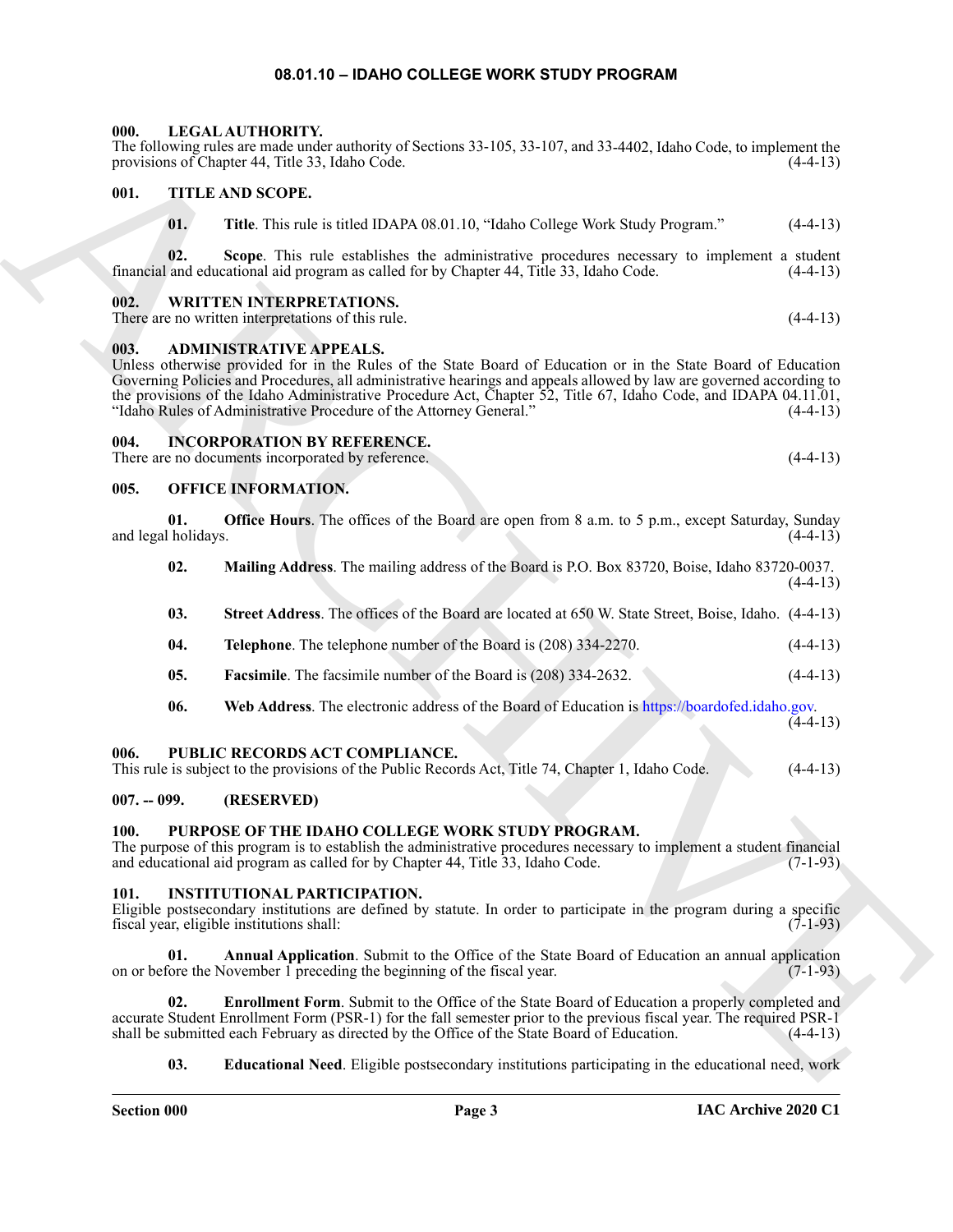experience portion of the work study program shall submit to the Office of the State Board of Education, on or before August 1 preceding the beginning of the academic year, requirements for determining educational need, in accordance with Section 33-4405, Idaho Code, and Section 8 of this chapter. (7-1-93) accordance with Section 33-4405, Idaho Code, and Section 8 of this chapter.

#### <span id="page-3-6"></span><span id="page-3-0"></span>**102. ALLOCATION OF FUNDS.**

Funds appropriated to the Office of the State Board of Education for the Idaho College Work Study Program shall be allocated to participating institutions based on enrollment data submitted by each institution on the Student Enrollment Form (PSR-1) for the fall semester prior to the previous fiscal year of participation. The allocation shall be based on the appropriation for that fiscal year multiplied by an enrollment factor. The enrollment factor shall be calculated by dividing the headcount of resident degree-seeking students at the participating institutions by the total headcount of resident degree-seeking students for all participating institutions. (4-4-13)

### <span id="page-3-1"></span>**103. (RESERVED)**

#### <span id="page-3-7"></span><span id="page-3-2"></span>**104. AUDIT.**

Participating institutions shall agree in advance to submit to regular, periodic audits by the legislative auditor and the internal auditor of the Office of the State Board of Education to ensure compliance with the statutes, rules, and policies governing the Idaho College Work Study Program, including provision of accurate enrollment information.

(7-1-93)

#### <span id="page-3-9"></span><span id="page-3-3"></span>**105. DISTRIBUTION OF FUNDS.**

Funds allocated to participating institutions for a specific fiscal year by the Office of the State Board of Education shall be distributed to the institution during the fall term for the academic year. (4-4-13)

#### <span id="page-3-8"></span><span id="page-3-4"></span>**106. CARRYOVER FUNDS.**

Participating institutions may carry over up to ten percent (10%) of the work study program funds received in one fiscal year to the next fiscal year, provided however, that any carryover funds shall be used exclusively in the work study program. Any unexpended funds in excess of the ten percent  $(10%)$  provided herein shall be returned to and redistributed by the Office of the State Board of Education. (4-4-13)

#### <span id="page-3-10"></span><span id="page-3-5"></span>**107. EDUCATIONAL NEED; WORK EXPERIENCE.**

<span id="page-3-12"></span>**01. Purpose**. The purpose of the educational need portion of the work study program is to enable students, without regard to financial need, to gain valuable work and career work experience related to their field of study. (7-1-93) study.  $(7-1-93)$ 

<span id="page-3-11"></span>**02. Determination of Educational Need**. Requirements for determining educational need shall be formulated by each participating institution, subject to review by the State Board of Education. In reviewing such requirements, the State Board of Education will consider the following minimum guidelines: (7-1-93) requirements, the State Board of Education will consider the following minimum guidelines:

Since Book of Editorios Control is the control of the Control of the Control of the Control of the Control of the Control of the Control of the Control of the Control of the Control of the Control of the Control of the Co **a.** The requirement that the work experience be related to the student's "field of study" shall mean the student's declared major or minor or, if a vocational student, a specific vocational program for which the student is seeking a degree, certificate, or license. "Field of study" may also include a specific course or academic or vocational project which complements the student's major, minor, or vocational program, provided the student obtains a written statement from an advisor or the professor or instructor of the specific course or project that the work experience proposed is related to, and will complement the major, minor, or vocational programs which the student is pursuing.  $(7-1-93)$ 

**b.** The financial resources of the student, including but not limited to individual or family income, be considered in determining eligibility. (7-1-93) may not be considered in determining eligibility.

In addition to the above, participating institutions which are controlled by sectarian organizations following constitutional and statutory restrictions: (7-1-93) are subject to the following constitutional and statutory restrictions:

i. No student may participate whose course of study is sectarian in nature or who is pursuing an educational program leading to a baccalaureate or other degree in theology or divinity. (7-1-93)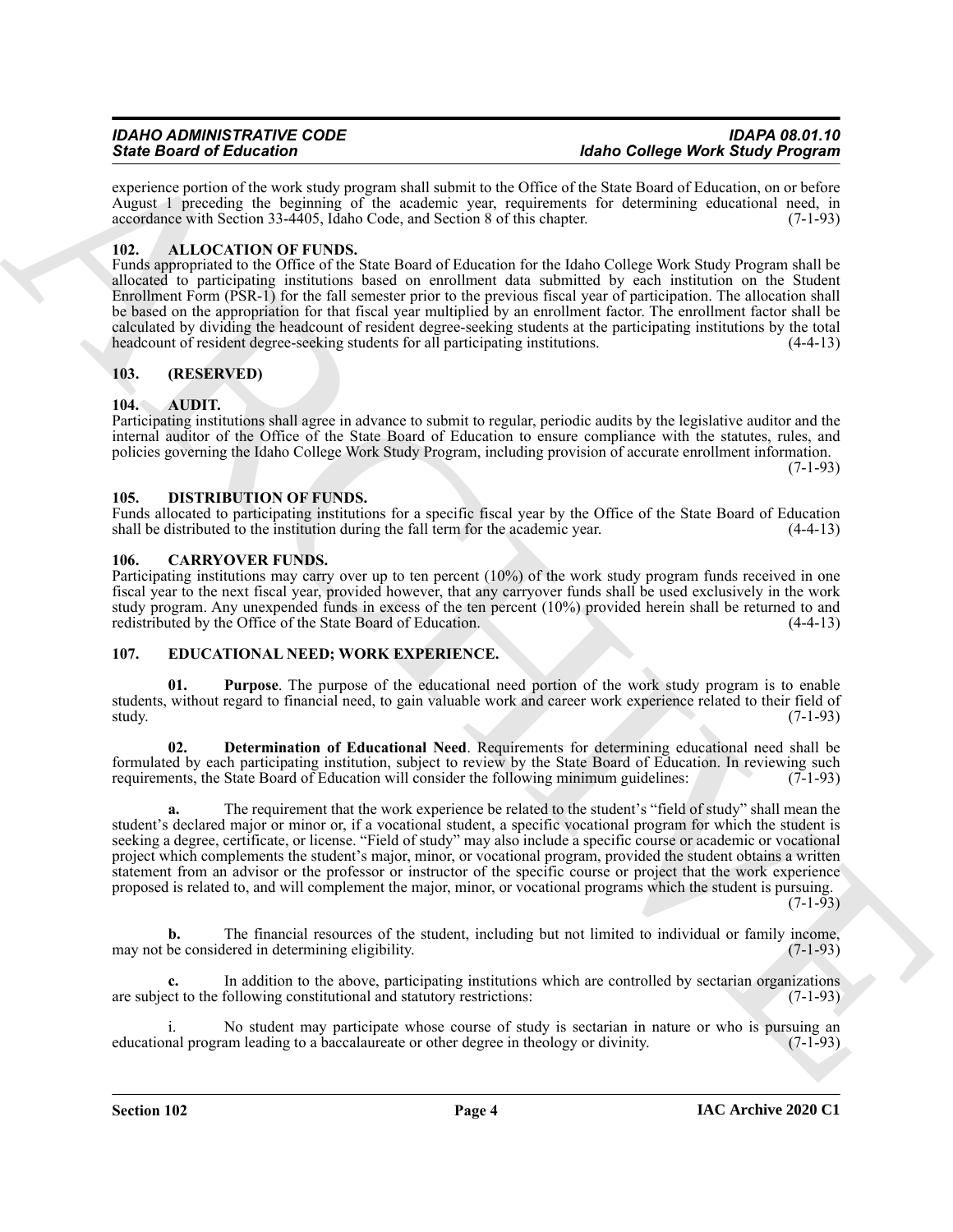Since Dealer of Education Controllers, and the Universe of School of the Universe and School of the Universe of the Universe and School of the Universe and School of the Universe and School of the Universe and School of th ii. Students at such participating institutions may participate only in the off-campus work experience of the program. (7-1-93) portion of the program.

iii. Off-campus employment may not be located at, or be performed on behalf of, a church, sectarian or religious organization, religious denomination, sect, or society, whether incorporated or unincorporated. (7-1-93)

<span id="page-4-0"></span>**108. -- 999. (RESERVED)**